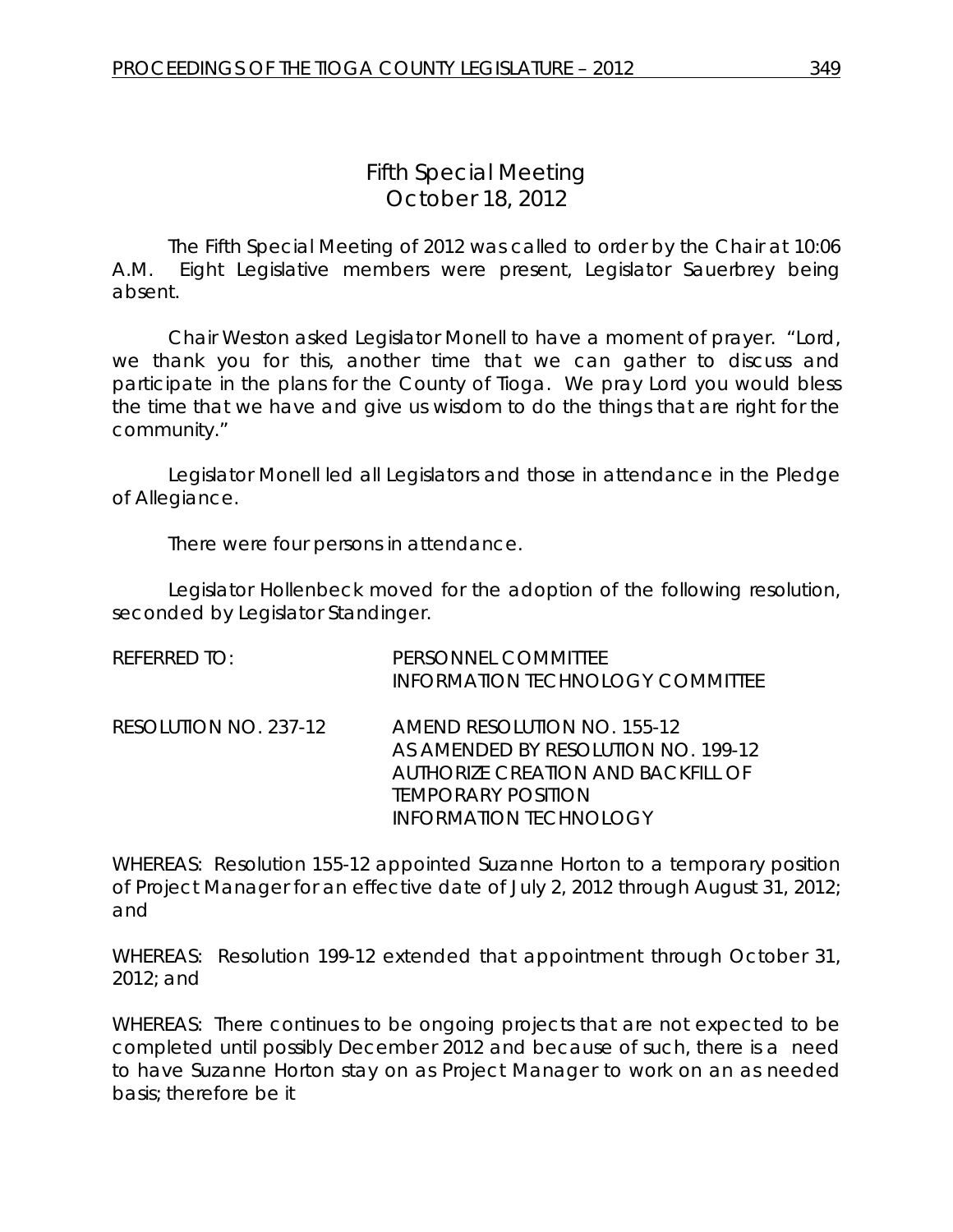RESOLVED: That Resolution No. 155-12 as amended by Resolution No. 199-12 be amended to extend the temporary position of Project Manager through December 31, 2012 on an as needed basis to assist with the review of Proposals, coordination of a Needs Assessment for the County Departments and explanation of the County's infrastructure to Consultants, as needed; and be it further

RESOLVED: That Suzanne Horton's rate of \$50 per hour will continue through December 31, 2012.

ROLL CALL VOTE

Yes – Legislators Monell, Weston, Roberts, Standinger, Sullivan, Case, Hollenbeck, and Huttleston.

No – None.

Absent – Legislator Sauerbrey.

RESOLUTION ADOPTED.

Legislator Monell moved for the adoption of the following resolution, seconded by Legislator Hollenbeck.

| REFERRED TO:          | PUBLIC SAFETY COMMITTEE<br>PERSONNEL COMMITTEE            |
|-----------------------|-----------------------------------------------------------|
| RESOLUTION NO. 238-12 | AMEND RESOLUTION $#151-12$<br>EXTEND END DATE (PERSONNEL) |

WHEREAS: Resolution #151-12 authorized the creation of a temporary part-time Cleaner position from 6/13/12 through 8/8/12 because of a cleaner vacancy and a leave of absence; and

WHEREAS: It became necessary to extend that temporary appointment beyond August 8, 2012 due to the County's agreement with the CSEA to delay the start of contracted cleaning to accommodate the termination of our employee cleaners; and

WHEREAS: The temporary Cleaner worked through September 28, 2012; therefore be it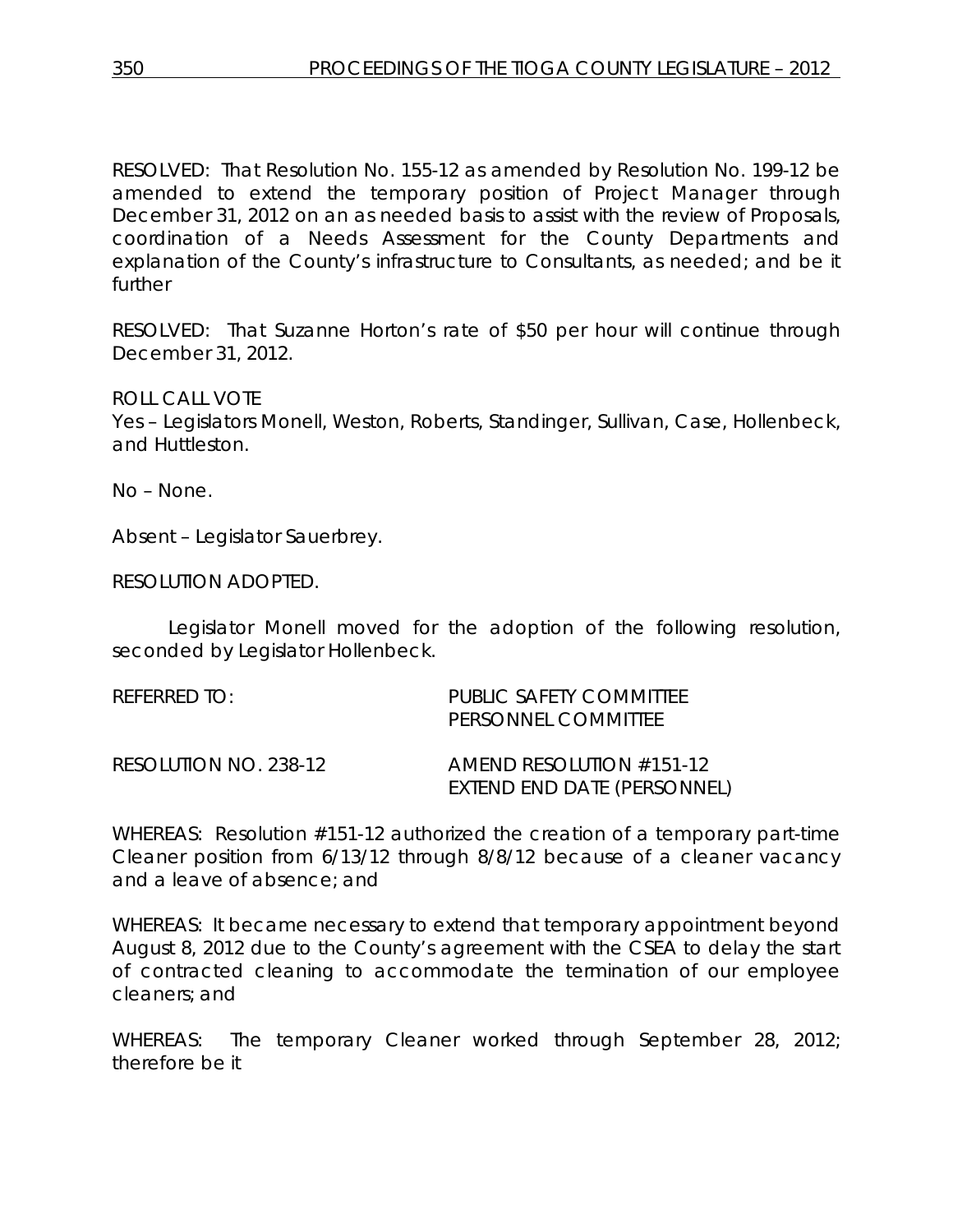RESOLVED: That Resolution #151-12 is hereby amended to reflect an end date of September 28, 2012 instead of August 8, 2012.

ROLL CALL VOTE Yes – Legislators Monell, Weston, Roberts, Standinger, Sullivan, Case, Hollenbeck, and Huttleston.

No – None.

Absent – Legislator Sauerbrey.

RESOLUTION ADOPTED.

Legislator Roberts moved for the adoption of the following resolution, seconded by Legislator Monell.

REFERRED TO: PUBLIC WORKS

RESOLUTION NO. 239-12 *TRANSFER OF FUNDS*

*ROAD PROJECT - PUBLIC WORKS*

WHEREAS: The Department of Public Works worked in conjunction with the Tioga County Industrial Development Agency to improve the intersection at Corporate Drive and NYS Rte 38; and

WHEREAS: The Department of Public Works completed the Glen Mary Drive rehabilitation project under budget; and

WHEREAS: The funds for the Corporate Drive Project qualify for CHIPS reimbursement; therefore be it

RESOLVED: That the Tioga County Legislature authorize the transfer of funds from Glen Mary Drive Account H2012.03 in the amount of \$72,137.88 into Corporate Drive Account H2012.04